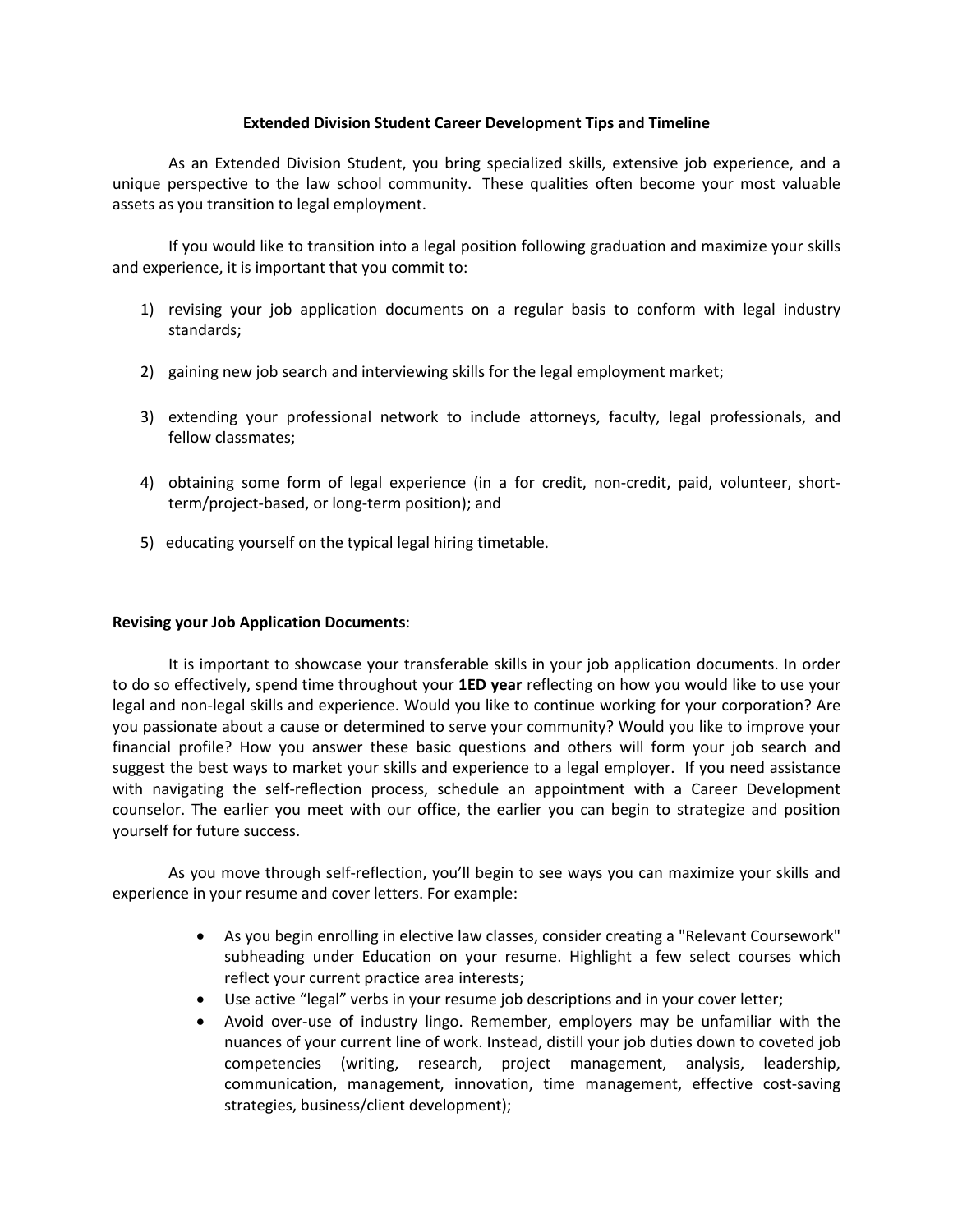- Use the legal resume model, which focuses on less formatting and fewer bullet points;
- Think of your resume and cover letters as mini-writing samples. They should be flawless AND persuasive;
- Tailor your cover letter to show how your education and experience match the employer's job description. Identify and convey accomplishments that demonstrate your fit for the position.

### **Gaining new Job Search and Interviewing Skills:**

Essentially, the legal job search is a three-part process: 1) applying to internal and external job boards, participating in scheduled on/off-campus interview programs, and attending job fairs for available positions; 2) proactively targeting employers that align with your career/practice area interests (even if the employer has not posted a job advertisement); and 3) networking extensively with legal and non-legal professionals.

Given your circumstances, you may not be able to interview for full-time legal employment during the school year or in the summer. However, as will be discussed in a later section, with careful planning, you may be able to add short-term or part-time legal employment to your resume. Therefore, gaining an understanding of the legal job search process and refining your interviewing skills should begin when you are a **1ED and 2ED** so you can strategize and get ready to take advantage of potential opportunities.

Initially, it is recommended that you review our Complete Guide to the Legal Job Search Process and meet with a career counselor to discuss specific legal careers and the search process. During these meetings, we will describe our career development and recruitment services. We also will help you craft a job search timeline and networking plan that fits your career goals.

Once your job search plan starts to take shape, we recommend you invest time in sharpening your interview skills. To be successful in a legal interview you must demonstrate poise, be persuasive, and tell "your story" in a concise manner. You must be able to "connect the dots" between your selling points and the employer's bottom line in a convincing manner. It will require you to research your interviewer and potential employer, and to develop potential questions in advance. To help improve your skills, we offer:

- mock interviews with your career counselor;
- assistance in developing and practicing your "elevator pitch";
- interview workshops.

# **Extending your Professional Network**

The legal profession is built on relationships. Therefore, the importance of networking to your job search should not be underestimated. Your ability to network—to make and sustain productive relationships—is not just a job search tool. Consistent networking will catapult your career, improve your leadership opportunities, keep you on the cutting edge of your field, and support you during lean seasons.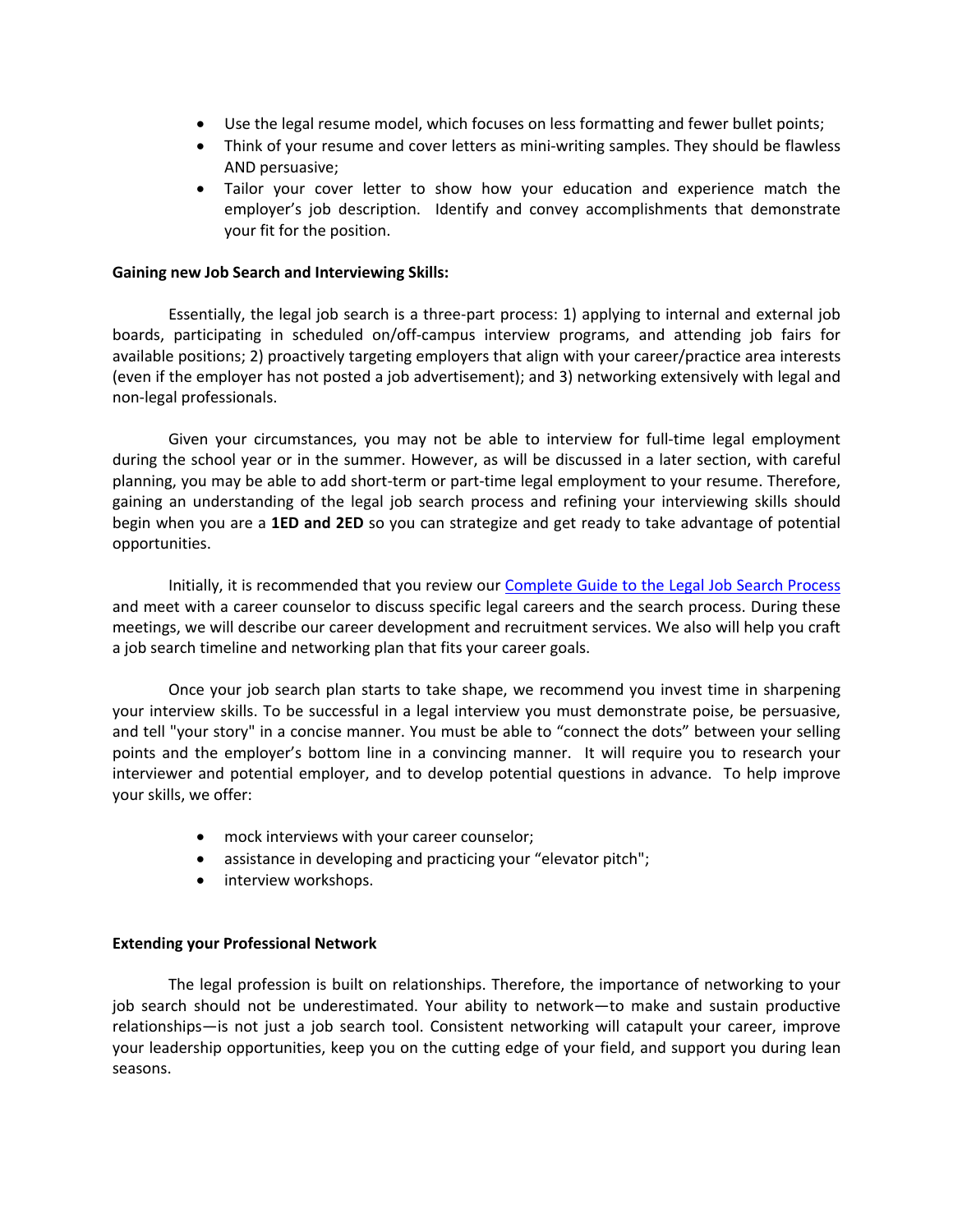That said, it is imperative that you budget time to connect. This won't require a huge commitment--just that you remain consistent. Your networking targets should include attorneys, faculty, legal professionals, local and national leaders, and fellow classmates. Develop a practice of reaching out to professional contacts, renewing friendships and welcoming new associations on a regular basis.

How can you squeeze in an extra 15 - 30 minutes/week to productively network? Most activities don't require a huge time commitment. Consider:

- getting involved in student bar association groups;
- requesting an Alumni Mentor as a 1ED student;
- attending CDO workshops to mingle with practicing attorneys;
- scheduling evening career counseling sessions to discuss where and how to expand your network;
- attending on-campus attorney CLE programs free to students;
- joining your local bar association as a student member, and attending events/mixers;
- leaving your office a bit early to attend an interesting law school or community program;
- developing a vibrant LinkedIn presence including joining relevant legal groups, bar associations, and legal thought leaders;
- using your day off to invite attorneys, classmates, and other contacts for a quick bite to eat;
- scheduling weekly, monthly or quarterly check-in calls with your recommenders and other important contacts.

# **Obtaining Legal Experience**

As a best practice, aim to obtain some legal experience while in law school. Depending on your career goals, you might think about gaining short-term experience as early as the summer after your first year of law school. For most extended division students, this will not be practical. Nevertheless, this doesn't mean you should wait until graduation to leap into finding legal employment. Every legal experience, whether it is short- or long-term, will help build a solid foundation for your career. The following activities are just a few examples of how you can add legal experience or law-related transferable work to your resume.

- Seek law-related projects with your current employer;
- Compete for Moot Court and Law Journal Memberships;
- Work as a Research Assistant for a faculty member during the semester/summer. These are often remote opportunities where you can set your own hours;
- Reach out to sole practitioners and small law firms seeking assistance with discrete projects;
- Check with our Public Interest Resource Center (PIRC) for pro-bono opportunities with non-profits and government agencies. The American Bar Association also lists organizations with potential pro bono opportunities for law students, some of which can be handled remotely;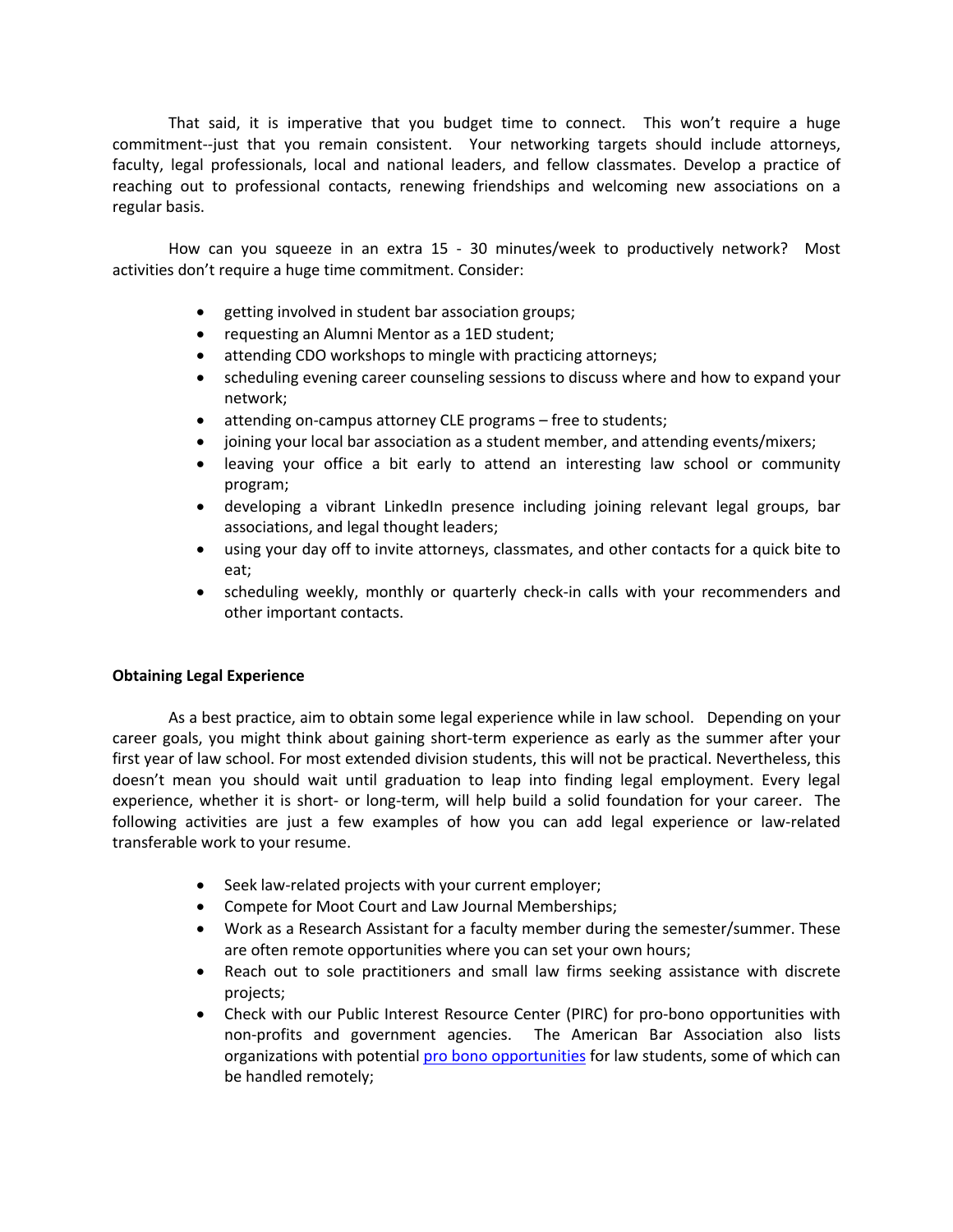- Depending on your work benefits and financial situation, consider asking your current employer for a summer sabbatical to obtain a full-time internship, or save vacation time to take a short leave of absence;
- Participate in one of Delaware Law School's robust clinical programs (Veteran's Law Clinic and Environmental Law Clinic often have projects that fit an Extended Division student's schedule;
- Write a publishable paper on a subject of interest.

## **Educating Yourself on the Legal Hiring Timetable**

Maintaining good grades and a positive attitude while meeting serious obligations such as raising a family, paying a mortgage, and holding a full-time job demonstrate grit, work ethic and perseverance. These attributes will serve you well in the job market. In addition, you must get into position to succeed by educating yourself early and often about the hiring practices of typical legal employers. We have created a Student Timetable and Current Hiring Timetable of Legal Employers to assist you. It is also very important that you read all of the Career Development Office emails, even if you think you are unable to take on additional work. Deadlines can be inflexible in the legal industry so you'll want to make sure that you are tracking them closely.

Please note that if you are interested in:

- **Large corporate firms**: Some of these firms accept applications from 1EDs as summer associates (particularly for diversity fellowships) in the late fall/early winter (historically, December has been a popular month to begin applying). However, more opportunities are available for summer associate positions in the summer before your 4ED year. **Please note that to be eligible for these positions you would need to apply in the late spring/early summer before your 3ED year**. **Some of these firms will accept applications from rising 2EDs but it is recommended that you reach out to your targeted firm to ascertain if they would consider your application in a 1L or 2L pool.** If offered a position, you'd be expected to work full-time anywhere from  $6 - 12$  weeks (as set by the firm) during the summer months.
- **Smaller and medium sized firms** usually hire in the spring for summer internship opportunities. For post-graduate attorney positions, hiring can occur anytime in your 4ED year. Significant hiring takes place in the spring of your 4ED year and following the release of bar results in the late fall.
- **Judges** bring on students for judicial internship (no class credit)/externship (for credit) during the school year and in the summers. Hiring for opportunities for post-graduate judicial clerkships with **state appellate courts** occurs early, sometimes two years before graduation. It is recommended that you consult the Vermont Guide to State Judicial Clerkships in your 1ED year to determine the timeline of your targeted Court. **State trial judges** generally begin accepting applications for judicial clerkships the summer before your 4ED year. Federal court judges hire their judicial law clerks early, sometimes years in advance. Recently the federal courts have piloted a Law Clerk Hiring Plan that